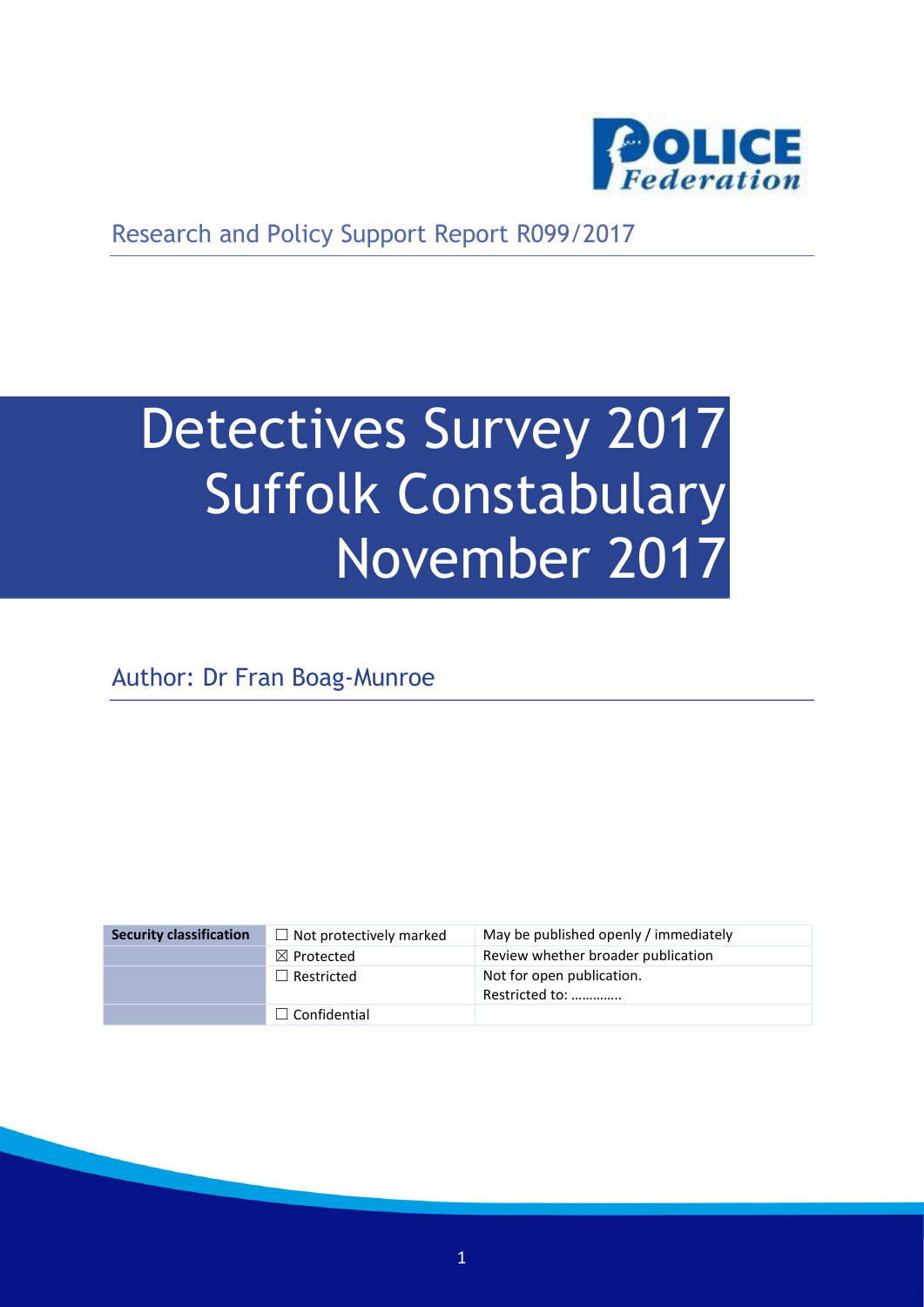#### **INTRODUCTION**

This report provides a summary of responses to the PFEW National Detectives Survey received from respondents in Suffolk Constabulary in 2017.

Some of the questions asked in this year's survey were the same as in the 2015 National Detectives Survey; this allowed us to monitor any changes since the last time the survey was conducted. Other questions were new to 2017, to be able to look in more detail at the context in which detectives are currently working.

Where appropriate, details of average responses for the police service as a whole are also presented, differences between the national and local responses have not been tested statistically and therefore any differences reported are for guidance only and must be treated with caution.

#### **RESPONSE RATE AND RESPONDENTS**

The National Detectives Survey 2017 opened on 1st September 2017 and closed on 24th September 2017. During this time, detective officers were invited to attend via the Police Federation's National Membership Database, as well as via local Joint Branch Boards and the National Detectives Forum mailing list.

**53 responses were received from detectives in Suffolk Constabulary**. There is still no accepted measure of the total number of detectives in England and Wales. It is therefore not possible to calculate a definitive response rate for the survey as a proportion of the total number of detectives. However, for comparison the number of responses received within Suffolk Constabulary was the same as when this survey was last conducted in 2015, when 53 responses were received.

#### **IMPACT OF SERVICE CUTS**

**55% of respondents within Suffolk Constabulary said that service cuts have had a major impact on their morale**; this was lower than the national average, where 56% detectives said that service cuts have had a major impact upon their morale.

In addition, **21% of respondents within Suffolk Constabulary said service cuts have had a major impact upon their physical health and wellbeing, whilst 17% said that service cuts have had a major impact upon their mental health and wellbeing**. For comparison, in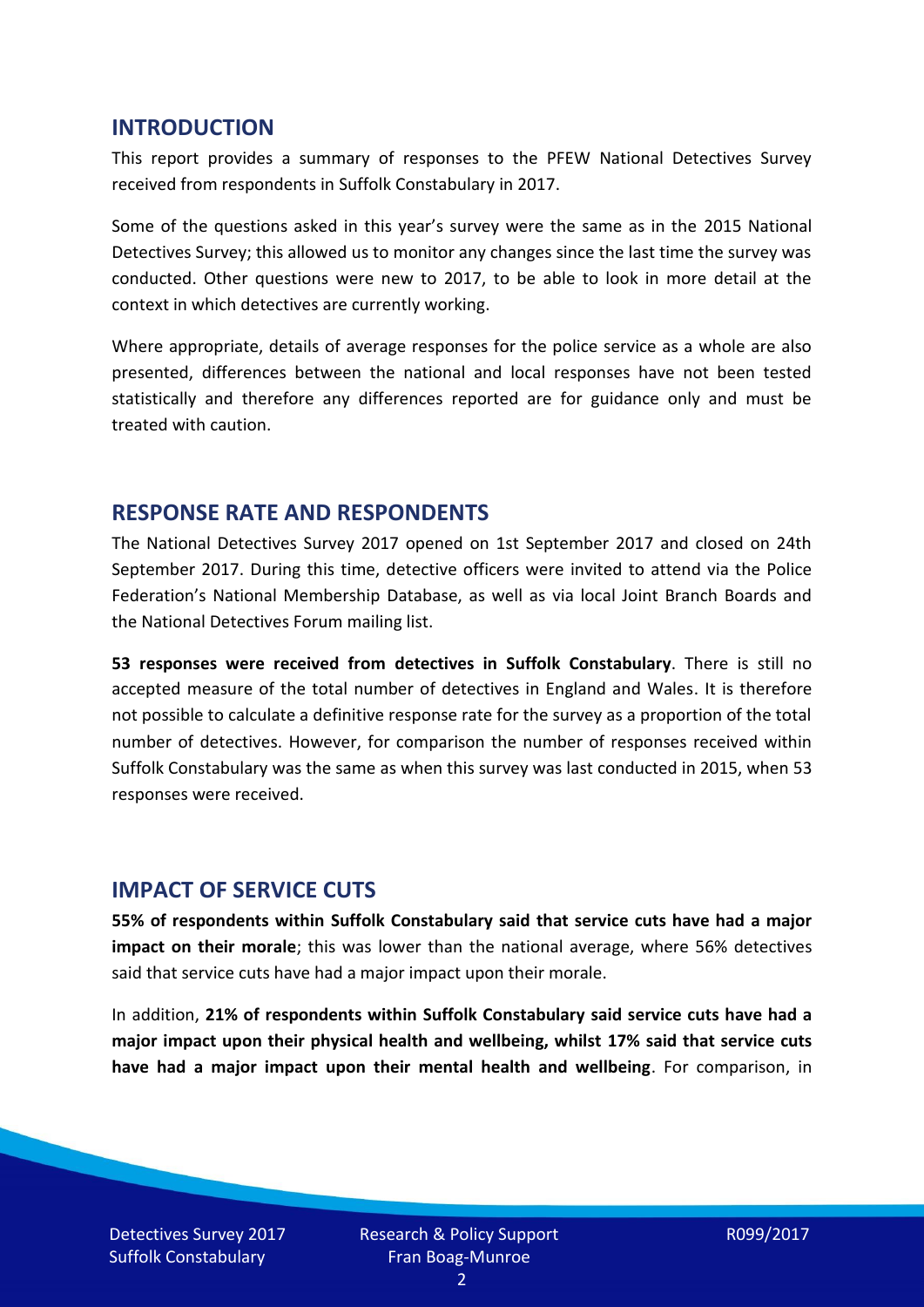England and Wales as whole 27% of detectives said that service cuts have had a major impact on their physical health and wellbeing and also on their mental health and wellbeing.

| How, if at all, have<br>service cuts affected | No impact | <b>Minor impact</b> | <b>Moderate</b><br>impact | <b>Major impact</b> |
|-----------------------------------------------|-----------|---------------------|---------------------------|---------------------|
| Your morale                                   | 0%        | 8%                  | 38%                       | 55%                 |
| Your physical health and<br>wellbeing         | 9%        | 26%                 | 43%                       | 21%                 |
| Your mental health and<br>wellbeing           | 15%       | 30%                 | 38%                       | 17%                 |

**57% of respondents in Suffolk Constabulary said that service cuts have substantially increased their overall workload; 45% said that service cuts have substantially increased how fatigued they feel; and 49% said that service cuts have substantially increased how stressful they find their jobs**. Comparison of these proportions in Suffolk Constabulary to England and Wales as a whole can be found in the table below.

|                                    | <b>Suffolk Constabulary</b>                             | <b>England and Wales</b>                                |
|------------------------------------|---------------------------------------------------------|---------------------------------------------------------|
| Your overall workload              | 57% substantially increased<br>(38% slightly increased) | 62% substantially increased<br>(32% slightly increased) |
| How fatigued you feel              | 45% substantially increased<br>(47% slightly increased) | 53% substantially increased<br>(38% slightly increased) |
| How stressful you find your<br>job | 49% substantially increased<br>(43% slightly increased) | 49% substantially increased<br>(41% slightly increased) |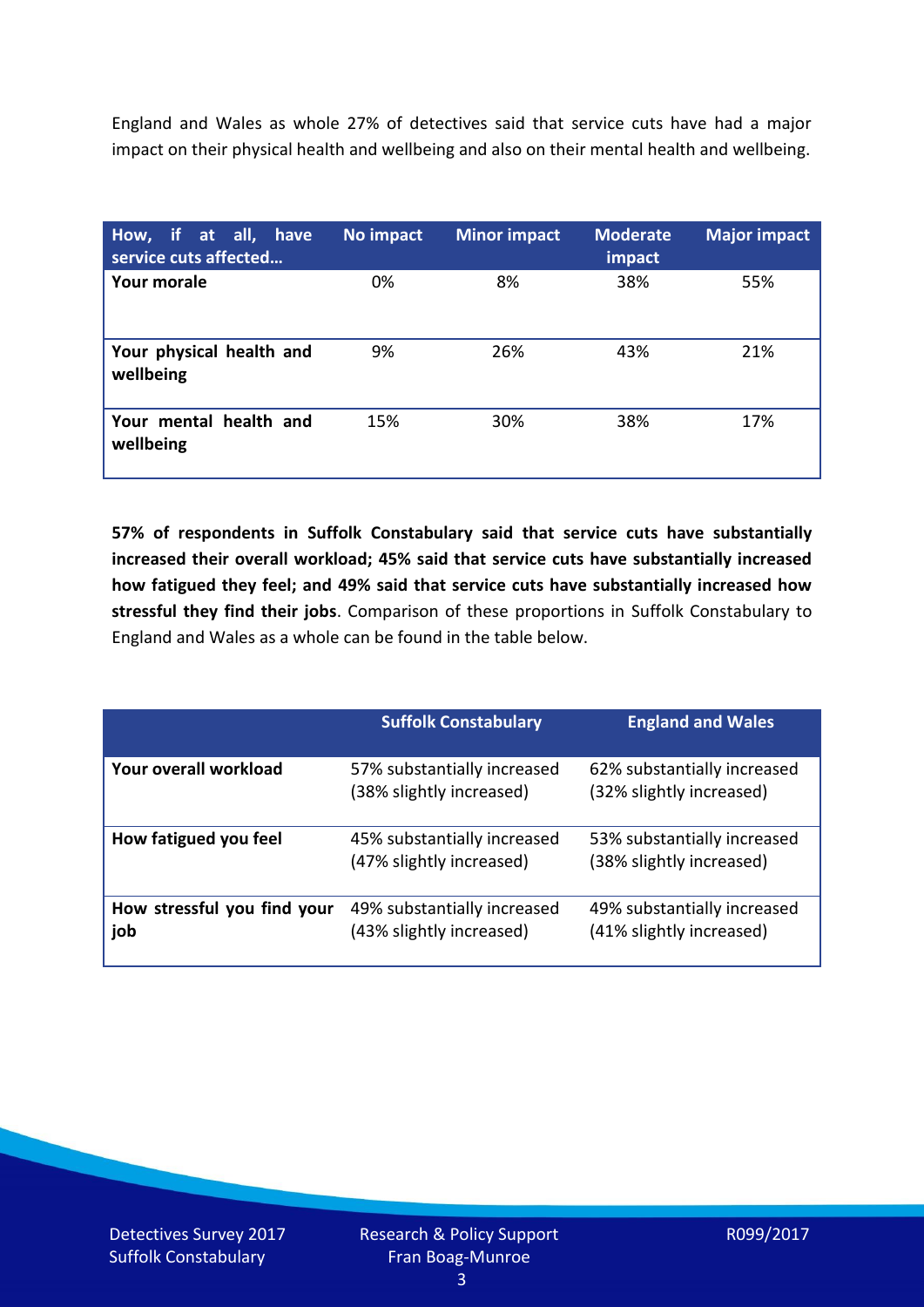## **WORKLOAD AND JOB DEMANDS**

**72% of respondents in Suffolk Constabulary said that their workload in the last 12 months was either too high or much too high**. This is lower than the national average - in England and Wales as a whole, 76% of respondents said that their workload had been too high or much too high in the last 12 months.

33% of respondents in Suffolk Constabulary said that their workload enabled them to provide the service needed to victims either most or all of the time; this compares to 27% of detectives in England and Wales as a whole. **The proportion of respondents in Suffolk Constabulary who said that their workload enabled them to provide the service needed to victims either most or all of the time has increased since 2015** when 31% of respondents felt that they could provide the service needed either most or all of the time.

In addition, 27% of respondents in Suffolk Constabulary said that their workload enabled them to provide the service needed to witnesses either most or all of the time, in comparison to 22% of detectives in England and Wales overall. **The proportion of respondents in Suffolk Constabulary who said that their workload enabled them to provide the service needed to witnesses either most or all of the time has decreased since 2015**, when 31% of respondents felt that they could provide the service needed either most or all of the time.

| Does your workload enable<br>you to provide the service<br>needed to? | <b>Never</b> | <b>Sometimes</b> | Most or all of the<br>time |
|-----------------------------------------------------------------------|--------------|------------------|----------------------------|
| <b>Victims</b>                                                        | 10%          | 58%              | 33%                        |
| <b>Witnesses</b>                                                      | 14%          | 60%              | 27%                        |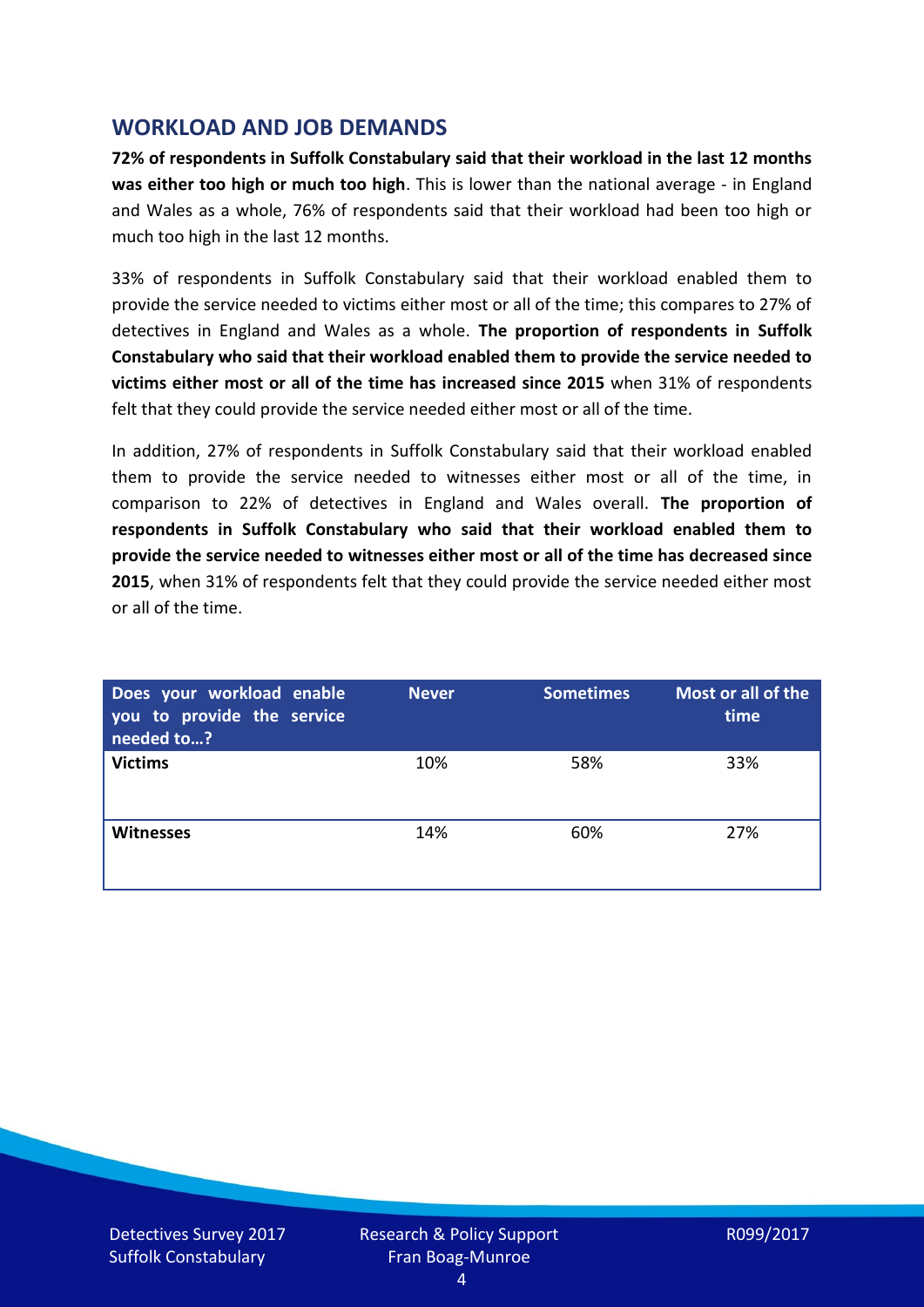## **JOB RELATED STRESS**

In Suffolk Constabulary, **45% of respondents said that they felt emotionally drained from work either most or all of the time**. Nationally, this proportion was 48%. The proportion of respondents in Suffolk Constabulary who said that they had felt emotionally drained from work either most or all of the time has increased since 2015, when 28% of respondents said that they felt emotionally drained from work.

**51% of respondents in Suffolk Constabulary said that their job was either very or extremely stressful**. This is the proportion of respondents who, in effect, report a nondiagnostic case of work-related stress within Suffolk Constabulary.



In England and Wales as a whole 48% of detectives reported a case of work-related stress. Therefore **the proportion of respondents in Suffolk Constabulary who reported a case of work-related stress was higher than the national average**. The reasons given by respondents in Suffolk Constabulary for why they found their job stressful are presented below.

Detectives Survey 2017 Suffolk Constabulary

Research & Policy Support Fran Boag-Munroe

R099/2017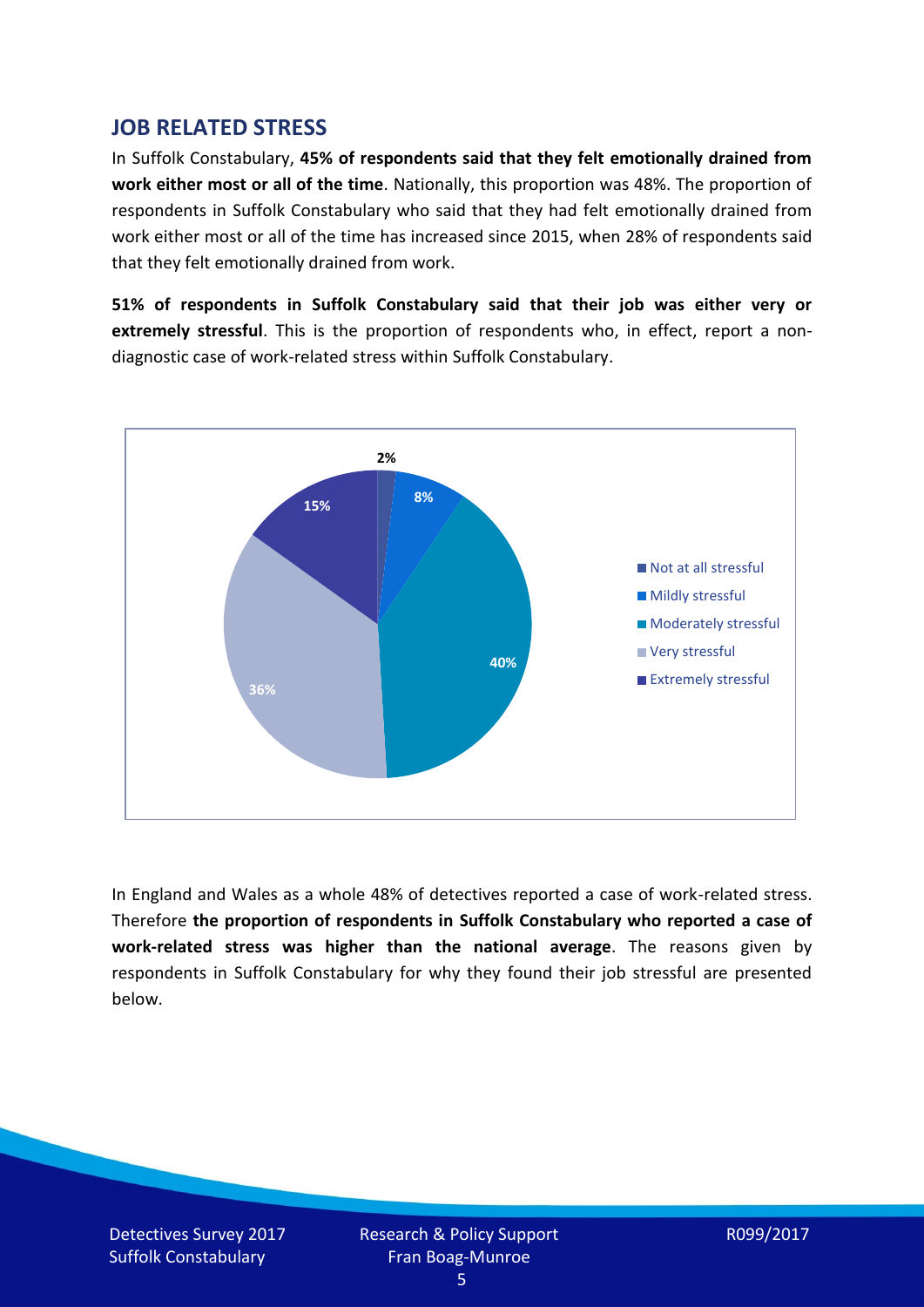| My job is stressful because                                                                | <b>Proportion</b><br>agreeing or | <b>Proportion</b><br>agreeing or |
|--------------------------------------------------------------------------------------------|----------------------------------|----------------------------------|
|                                                                                            | strongly                         | strongly                         |
|                                                                                            | agreeing in                      | agreeing in                      |
|                                                                                            | <b>Suffolk</b>                   | <b>England and</b>               |
|                                                                                            | <b>Constabulary</b>              | <b>Wales</b>                     |
| There are high levels of personal responsibility                                           | 93%                              | 93%                              |
| There aren't enough officers in my team/unit                                               | 85%                              | 86%                              |
| I feel like the general public and partner agencies often<br>have unrealistic expectations | 83%                              | 82%                              |
|                                                                                            |                                  |                                  |
| The nature of my work is high-risk                                                         | 79%                              | 80%                              |
| I have a high workload                                                                     | 75%                              | 80%                              |
| There is frequent organisational change                                                    | 76%                              | 79%                              |
| My work is emotionally demanding                                                           | 76%                              | 71%                              |
| I don't have enough time to be able to do my job to a                                      | 66%                              | 70%                              |
| standard of which I can be proud                                                           |                                  |                                  |
| I am unable to meet all the conflicting demands on my<br>time at work                      | 60%                              | 69%                              |
| I am exposed to traumatic or distressing incidents and<br>material                         | 62%                              | 64%                              |
| I frequently have unrealistic time pressures                                               | 57%                              | 61%                              |
| There aren't enough opportunities for professional<br>development                          | 49%                              | 57%                              |
| I frequently have unachievable deadlines                                                   | 49%                              | 57%                              |
| I am often pressured to work long hours                                                    | 57%                              | 51%                              |
| My work-life balance is poor                                                               | 42%                              | 43%                              |
| I don't feel like I have enough support from<br>management                                 | 32%                              | 40%                              |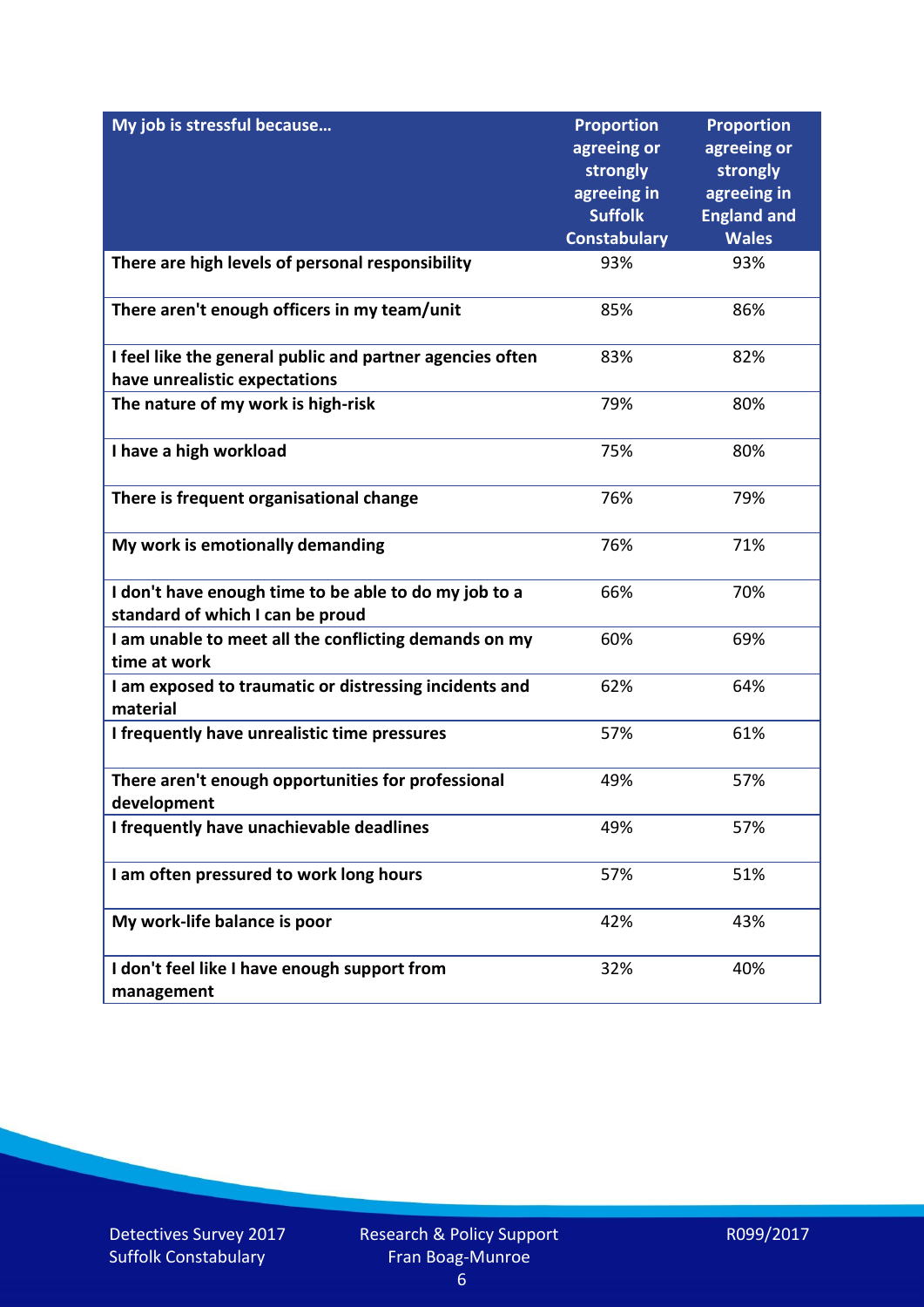# **ABSENCE AND ABSENCE BEHAVIOURS**

**Presenteeism** refers to a person attending work despite feeling that they should have taken sick leave due to their physical or mental health and wellbeing. **In Suffolk Constabulary, 50% of respondents reported at least one instance of presenteeism associated with their physical health and wellbeing** in the last 12 months**; 39% of respondents reported at least one instance of presenteeism associated with their mental health and wellbeing**.

**Leaveism** refers to a person taking annual leave or rest days rather than sick leave for their physical or mental health and wellbeing. In the last year, **23% of respondents in Suffolk Constabulary reported at least one instance of leaveism associated with their physical health and wellbeing**, whilst **15% of respondents in Suffolk Constabulary reported at least one instance of leaveism associated with their mental health and wellbeing.**

Finally, **22% of respondents in Suffolk Constabulary said that they had taken sickness absence due to their physical health and wellbeing** in the last 12 months. In addition, **4% of respondents said that they had taken sickness absence due to their mental health and wellbeing**.

Comparison of the proportions of respondents reporting presenteeism, leaveism and sickness absence in Suffolk Constabulary with England and Wales as a whole can be found in the table below.

|                             |                                         | <b>Suffolk Constabulary</b>           |                                         | <b>England and Wales</b>              |
|-----------------------------|-----------------------------------------|---------------------------------------|-----------------------------------------|---------------------------------------|
| At least one<br>instance of | <b>Physical health</b><br>and wellbeing | <b>Mental health</b><br>and wellbeing | <b>Physical health</b><br>and wellbeing | <b>Mental health</b><br>and wellbeing |
| Presenteeism                | 50%                                     | 39%                                   | 71%                                     | 54%                                   |
| Leaveism                    | 23%                                     | 15%                                   | 42%                                     | 33%                                   |
| <b>Sickness</b><br>absence  | 22%                                     | 4%                                    | 35%                                     | 14%                                   |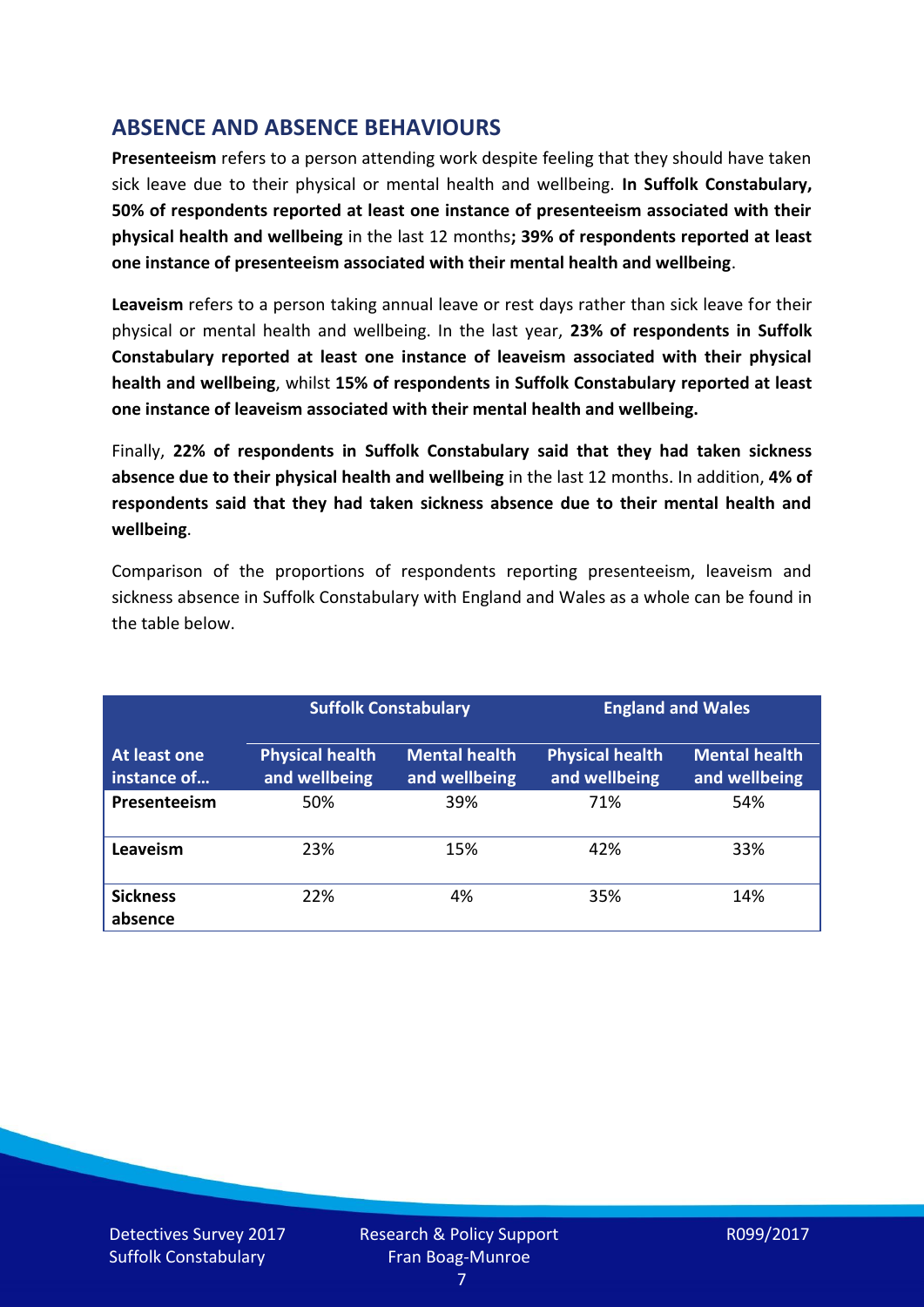## **VIEWS ABOUT THE JOB**

**87% of respondents in Suffolk Constabulary felt that the role of the detective was seen as less valuable to the force than it used to be.** This compares with 85% of detectives in England and Wales as a whole who said that they felt the role of the detective was now less valuable.

Respondents in Suffolk Constabulary were equally likely to be dissatisfied as satisfied with their jobs, with **36% of respondents saying that they were dissatisfied and 36% of respondents saying that they were satisfied**. In comparison, 36% of detectives in England and Wales as a whole said that they were dissatisfied with their jobs, whilst 45% of respondents said that they were satisfied.

In addition, **the proportion of respondents in Suffolk Constabulary who said that they were dissatisfied with their job has increased since 2015**, when 9% of respondents reported job dissatisfaction.

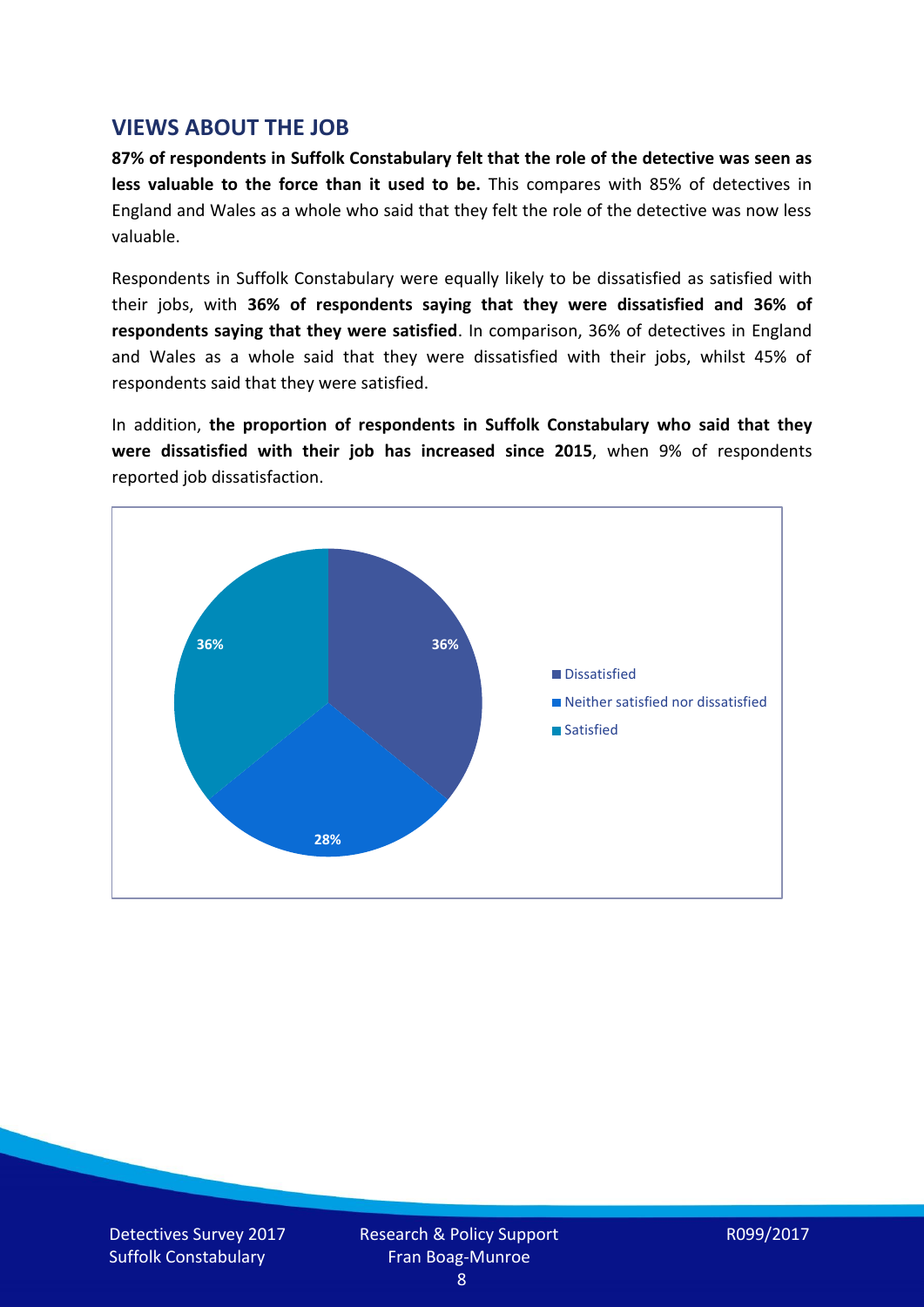# **TRAINING AND CONTINUOUS PROFESSIONAL DEVELOPMENT**

**49% of respondents in Suffolk Constabulary said that they had difficulties securing specific training opportunities**. This has increased since 2015, when 30% of respondents in Suffolk Constabulary reported difficulties securing specific training opportunities.

The proportion of respondents in Suffolk Constabulary who said that they had difficulties securing training opportunities is lower than the national average, where this year 51% of detectives said that they had difficulties securing training.

In addition, **55% of respondents in Suffolk Constabulary said that they were rarely given enough time to stay up-to-date with the latest developments in their area of work**. This compares to 56% of respondents in England and Wales as a whole. This proportion is higher than in 2015, when 51% of respondents in Suffolk Constabulary said that they rarely had enough time to keep up-to-date with the latest developments.

| Are you given enough time<br>to stay up-to-date with the<br>latest developments in your<br>area of work? | <b>Suffolk Constabulary</b> | <b>England and Wales</b> |
|----------------------------------------------------------------------------------------------------------|-----------------------------|--------------------------|
| <b>Rarely</b>                                                                                            | 55%                         | 56%                      |
| <b>Sometimes</b>                                                                                         | 45%                         | 41%                      |
| <b>Always</b>                                                                                            | 0%                          | 4%                       |

A list of reasons why respondents in Suffolk Constabulary said that they were not able to stay up-to-date with the latest developments in their field can been found in the table below.

| It is difficult to stay up-to-date with the latest developments<br>in my field because          | <b>Suffolk</b><br><b>Constabulary</b> | <b>England</b><br>and Wales |
|-------------------------------------------------------------------------------------------------|---------------------------------------|-----------------------------|
| I have too many competing priorities                                                            | 87%                                   | 79%                         |
| There is no time set aside by my management for study                                           | 76%                                   | 76%                         |
| There are not enough officers to cover my day-to-day work<br>for me to attend relevant training | 85%                                   | 76%                         |
| My workload is too high                                                                         | 81%                                   | 76%                         |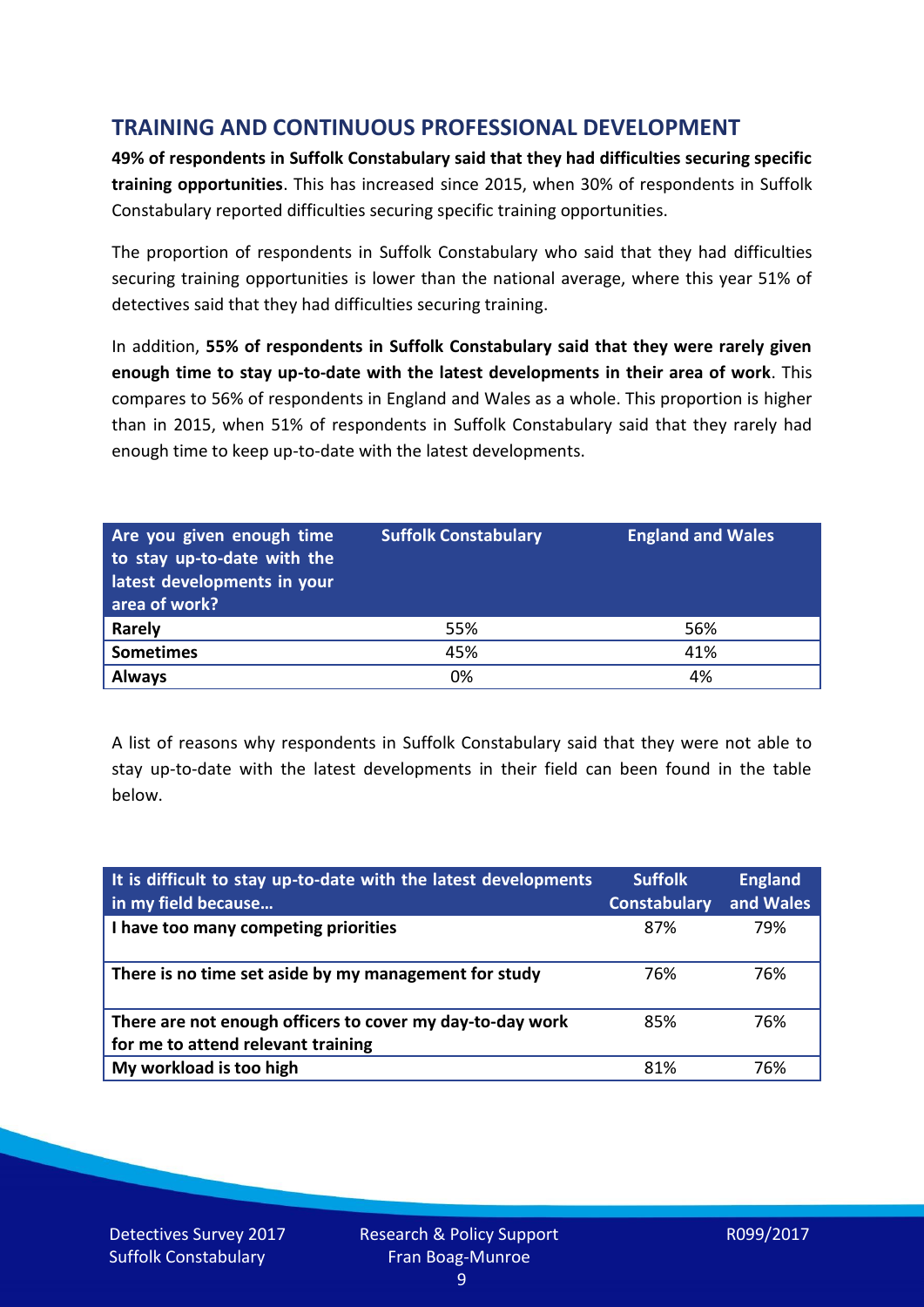| I have too many other commitments                                                        | 79% | 75% |
|------------------------------------------------------------------------------------------|-----|-----|
| The online learning package provided by NCALT is poorly<br>delivered                     | 79% | 73% |
| There are not enough formal training days                                                | 66% | 72% |
| I am too tired at the end of the day                                                     | 74% | 71% |
| Access to knowledge management systems that help<br>communicate new developments is poor | 53% | 51% |
| There is a lack of training staff                                                        | 66% | 46% |
| There is no appropriate training available                                               | 53% | 44% |

# **ATTRACTION AND RETENTION**

**23% of respondents in Suffolk Constabulary said that they would not change their career path, whilst 13% couldn't think of any job they would prefer**. 4% of respondents said that they would like to change their posting but remain a police officer.

In comparison, 21% of respondents in Suffolk Constabulary said that they would like to change jobs and stop being a police officer, 32% said that they would take any other job but with similar earnings and benefits, and 8% would quit immediately if they could find something else to do.

**The proportion of respondents in Suffolk Constabulary who said that they would quit immediately if they could find something else to do has increased since 2015**, when 4% of respondents said that they would quit immediately if they could.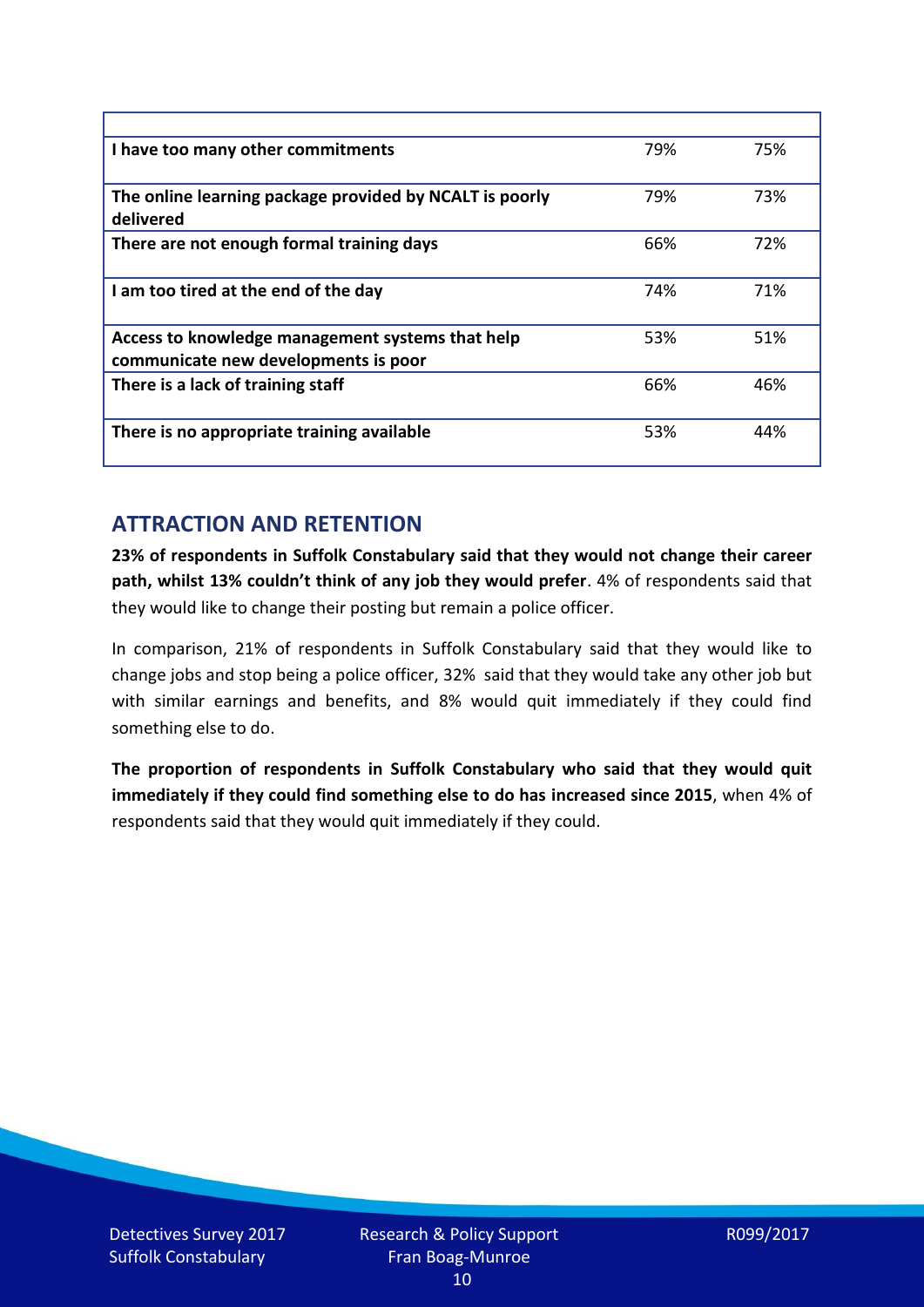|                               | <b>Suffolk Constabulary</b> | <b>England and Wales</b> |
|-------------------------------|-----------------------------|--------------------------|
| I would not change my         | 23%                         | 22%                      |
| career path                   |                             |                          |
| I can't think of any job I    | 13%                         | 14%                      |
| would prefer                  |                             |                          |
| I would like to change my     | 4%                          | 14%                      |
| posting but remain a police   |                             |                          |
| officer                       |                             |                          |
| I would like to change my     | 21%                         | 14%                      |
| job and stop being a police   |                             |                          |
| officer                       |                             |                          |
| I would take almost any       | 32%                         | 26%                      |
| other job with similar        |                             |                          |
| earnings and benefits         |                             |                          |
| I would quit immediately if I | 8%                          | 10%                      |
| could find something else to  |                             |                          |
| do                            |                             |                          |